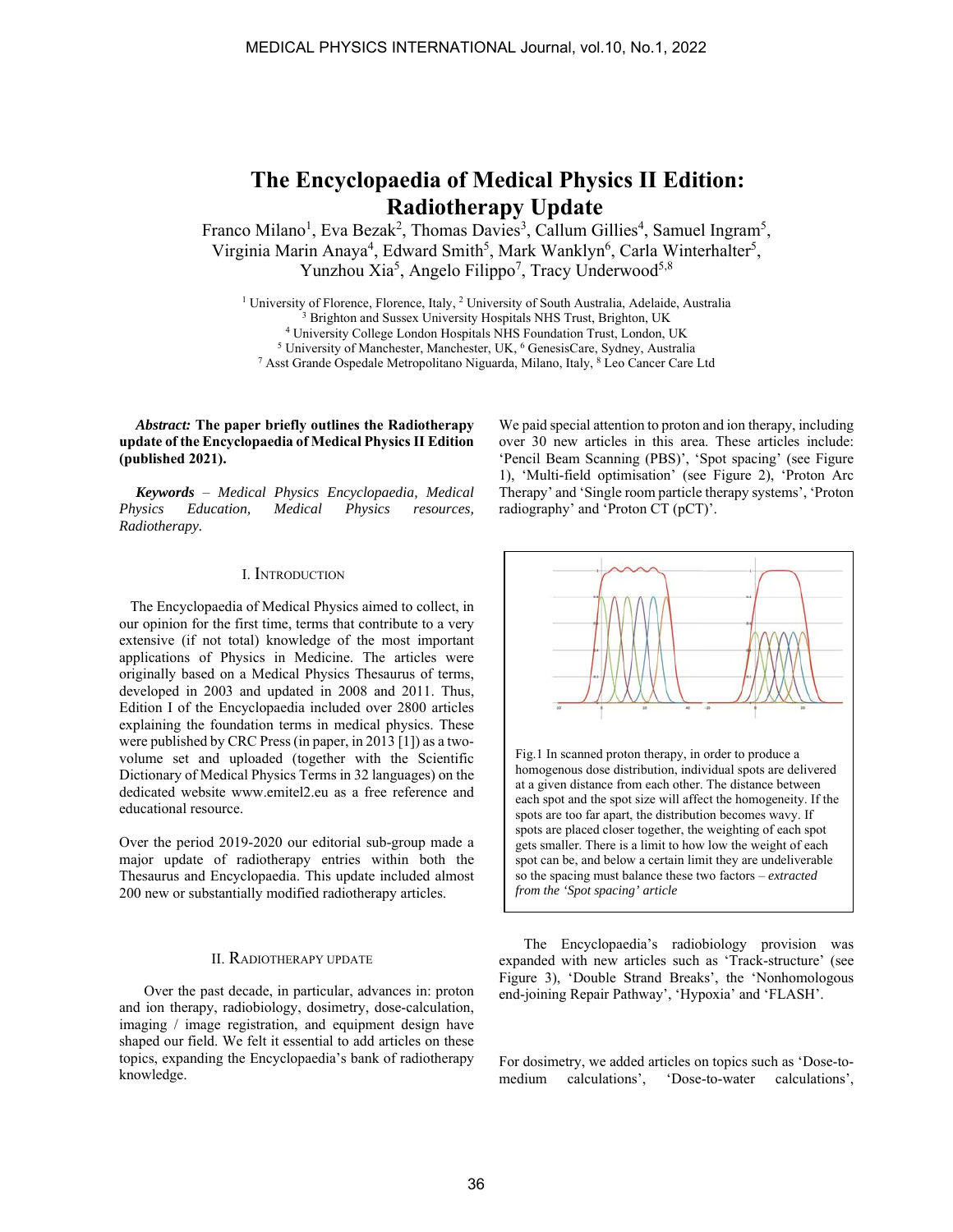

Fig.2 Multi-field optimisation is an optimisation technique which allows different scanned proton beams to cover different sections of the target. This technique is especially useful for a situation where the treatment volume is partially obstructed by an Organ at Risk (OAR) – *extracted from the 'Multi-field Optimisation' article* 



Fig 3 The track structure along the path of a charged particle can be split into two regions, the infra-track and ultra-track (as shown above). The infra-track region encompasses the region where the electric field of the charged particle is sufficient to directly cause ionisations. The ultra-track region encompasses the infra-track and constitutes the region in which ionisations are caused by secondary electrons from the infra-track ionisations. The size of the ultra-track depends on the maximum energy of the secondary electrons produced by the charged particle – *extracted from the 'Track Structure' article*

'Faraday Cup', 'Alanine' and 'Metal oxide semiconductor field-effect (MOSFET) transistors'.

Considering imaging and registration, the encyclopaedia was updated to reflect advances in MR-guided radiotherapy with new articles such as: 'MR-linac', 'MRI-guided radiotherapy (MRIgRT)', 'MR-only treatment planning', 'Pseudo CT' and 'Deformable Image Registration (DIR)' (see Figure 4).

We also took care to reflect advances in treatment planning with articles such as 'Dose Painting', 'Multi-criteria Optimisation (MCO)' and 'Pareto Surface'.

Finally, we expanded the encyclopaedia to cover clinical terms relevant to radiotherapy, such as: 'Clinical Trial Endpoints', 'Patient Reported Outcome Measures



Fig 4 Deformable image registration (DIR) is the process of registering an image data set to a reference image data set by applying an elastic deformation to minimise the difference between the two. This allows comparison or integration of data which is obtained from two different measurements – *from the 'Deformable Image Registration (DIR)' article*





Fig 5 In order to have a systematic way to appraise the benefit of treatment options, many health organisations use quality-adjusted life years (QALYs) as the comparison metric. In contrast to metrics of quantity of life (e.g. overall survival), a QALY is a measure of the state of health of a person or group which incorporates quality of life. One QALY is equal to one year of life in perfect health. The condition of perfect health is measured in terms of the person's ability to carry out normal daily activities, freedom of physical pain and mental disturbance. This is calculated by estimating the years of life remaining for a patient after treatment or intervention and weighting each year on a scale of 0 to 1 (0 = death, 1 = best possible health state). – *extracted from the 'Quality-adjusted life years (QALYs)' article.*